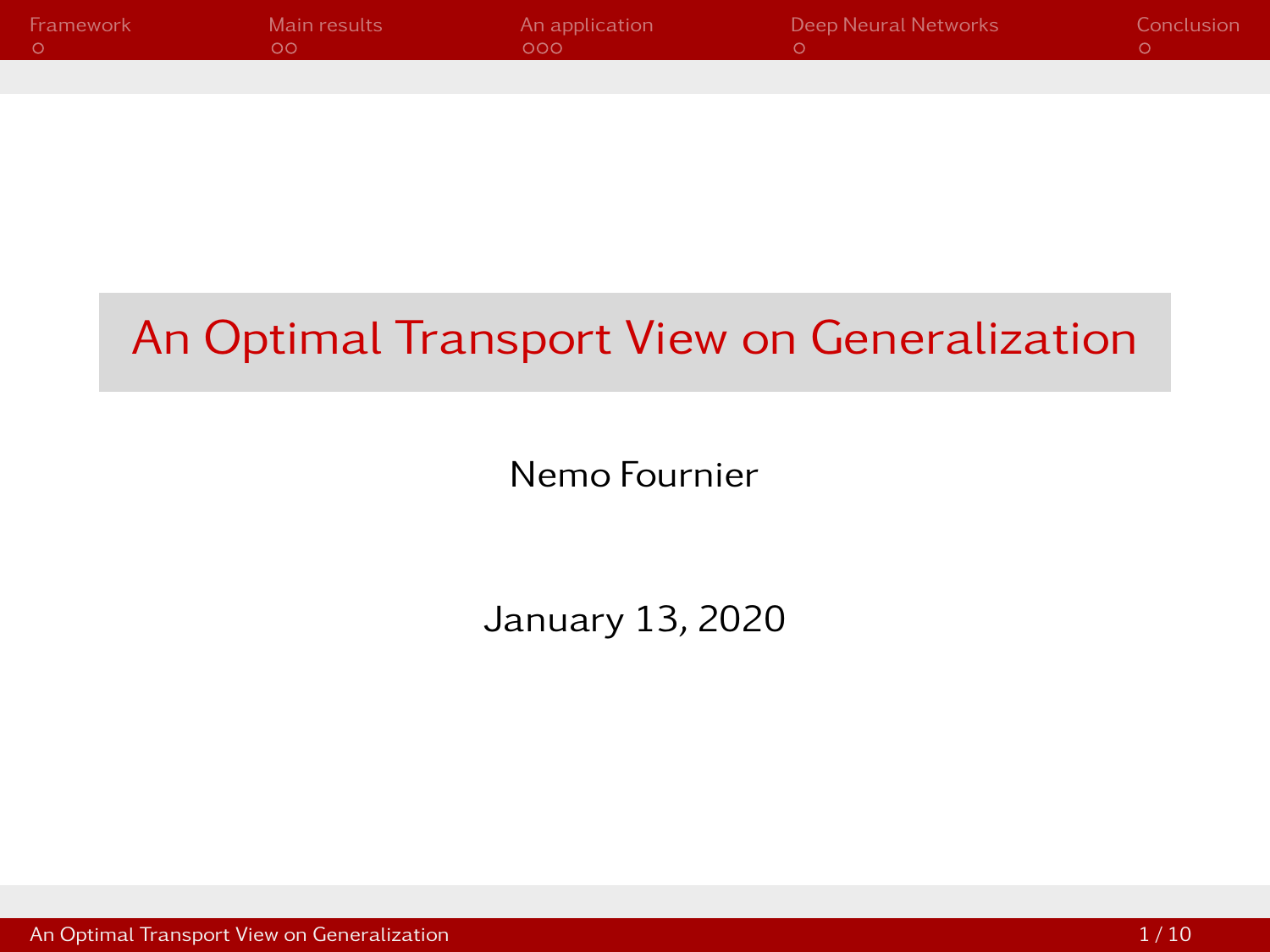| Framework | Main results | An application | Deep Neural Networks | Conclusion |
|-----------|--------------|----------------|----------------------|------------|
|           | . ററ         | - റററ          |                      |            |
|           |              |                |                      |            |

## **Outline**

[Framework](#page-2-0)

[Main results](#page-4-0)

[An application](#page-6-0)

[Deep Neural Networks](#page-10-0)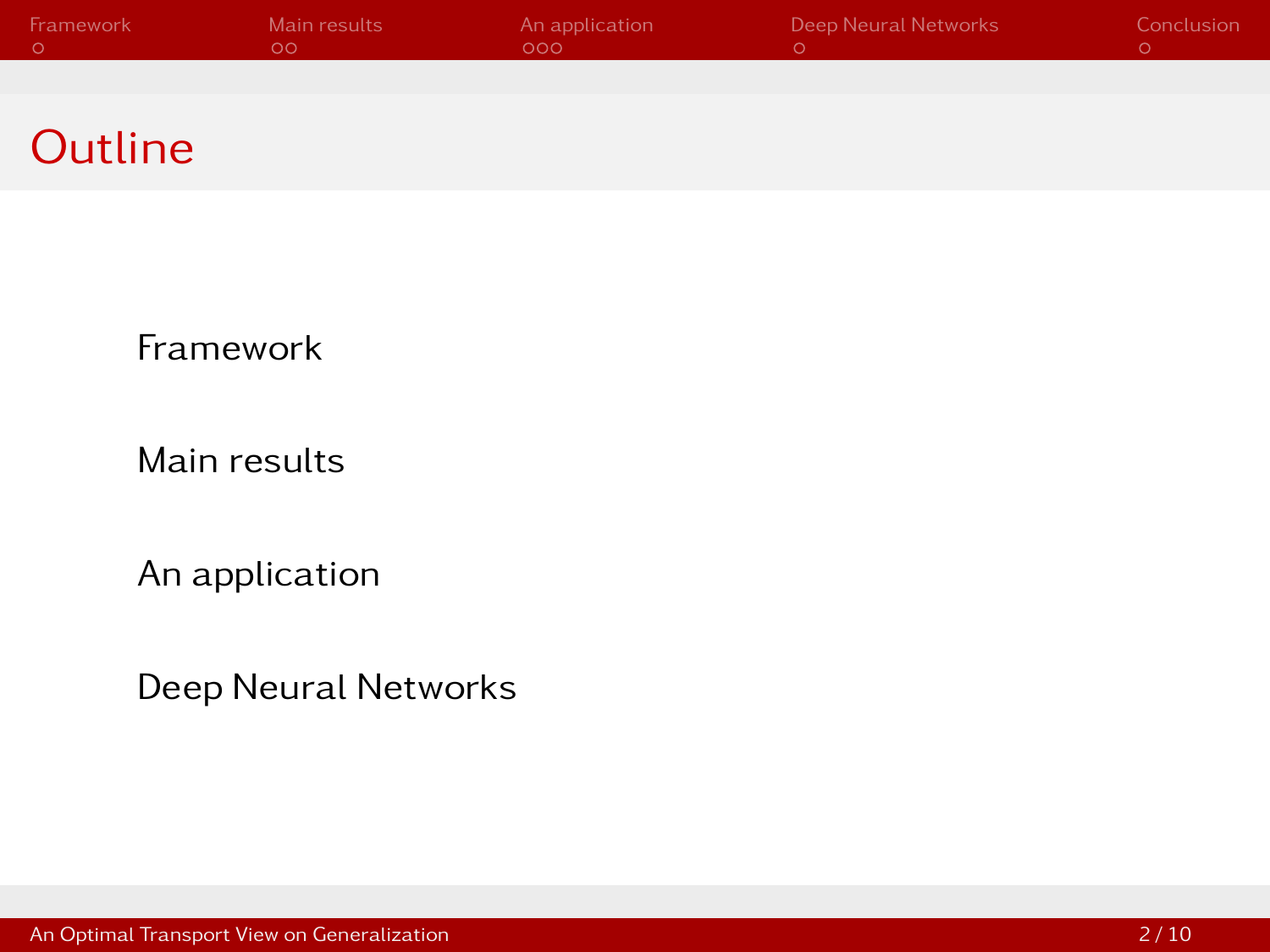<span id="page-2-0"></span>

| Framework <sup>1</sup> | Main results | An application<br>റററ | Deep Neural Networks | Conclusion |
|------------------------|--------------|-----------------------|----------------------|------------|
|                        |              |                       |                      |            |

instance space  $\mathcal{Z} = \mathcal{X} \times \mathcal{Y}$ hypothesis space  $W$ loss function  $\ell : \mathcal{Z}{\times}\mathcal{W} \to \mathsf{R}^{+}$  learning algorithm  $\mathcal{A}:\mathcal{Z}^n\rightarrow\mathcal{W}$ underlying distribution D training sample  $S_n \sim D^{\otimes n}$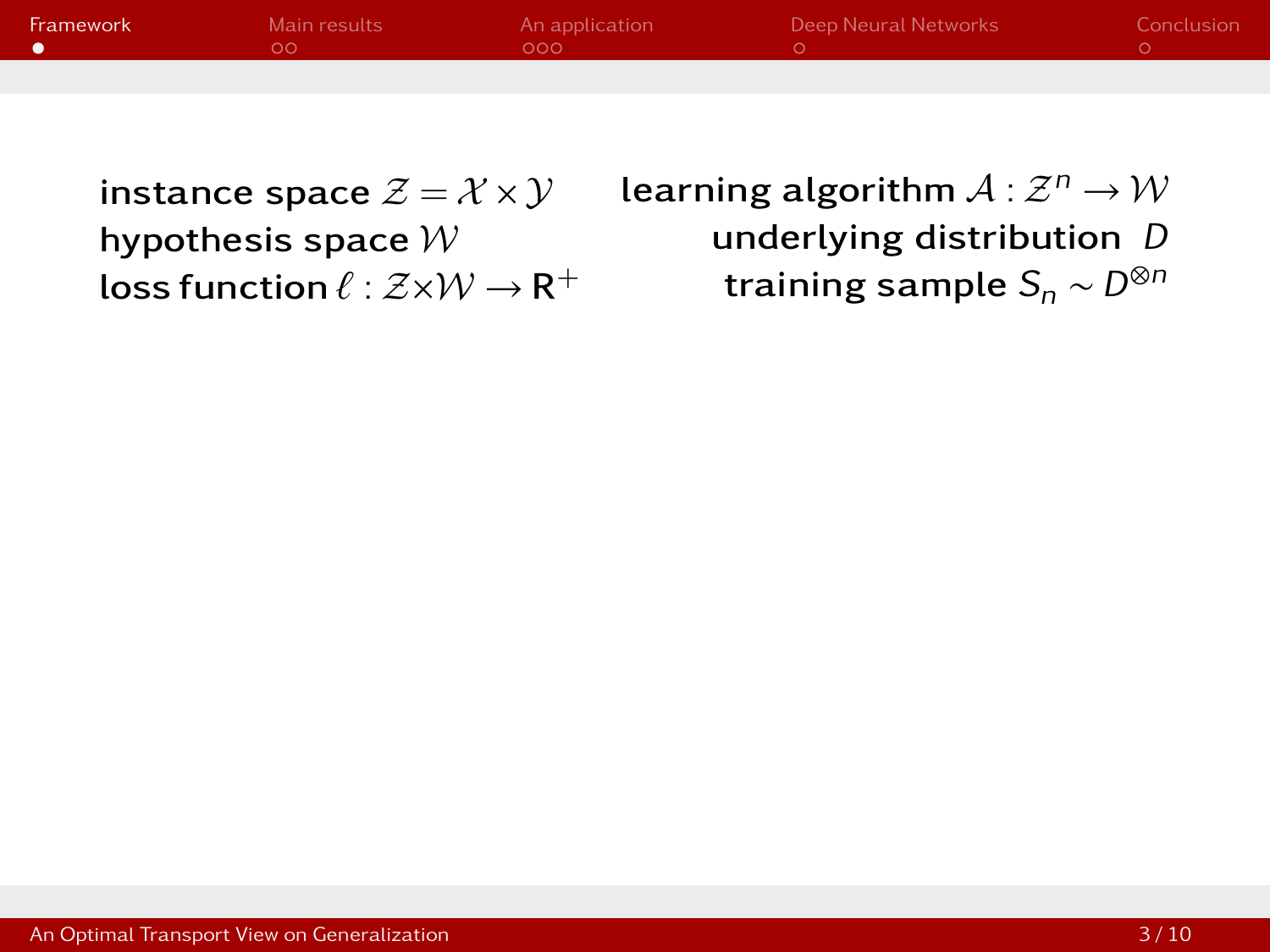| Framework | Main results<br>ה ב | An application<br>റററ | Deep Neural Networks | Conclusion |
|-----------|---------------------|-----------------------|----------------------|------------|
|           |                     |                       |                      |            |

instance space  $\mathcal{Z} = \mathcal{X} \times \mathcal{Y}$ hypothesis space  $W$ loss function  $\ell : \mathcal{Z}{\times}\mathcal{W} \to \mathsf{R}^{+}$  learning algorithm  $\mathcal{A}:\mathcal{Z}^n\rightarrow\mathcal{W}$ underlying distribution D training sample  $S_n \sim D^{\otimes n}$ 

$$
\mathsf{risk}\, R(w) = \mathbb{E}_{z \sim D}[\ell(z, w)]
$$

empirical risk 
$$
R_{S_n}(w) = \mathbb{E}_{z \sim S_n}[\ell(z, h)] = \frac{1}{n} \sum_{i=1}^n \ell(z_i, w)
$$

$$
\text{generalization error } G\left(D, P_{W|S_n}\right) = \mathbb{E}\left[R(W) - R_{S_n}(W)\right]
$$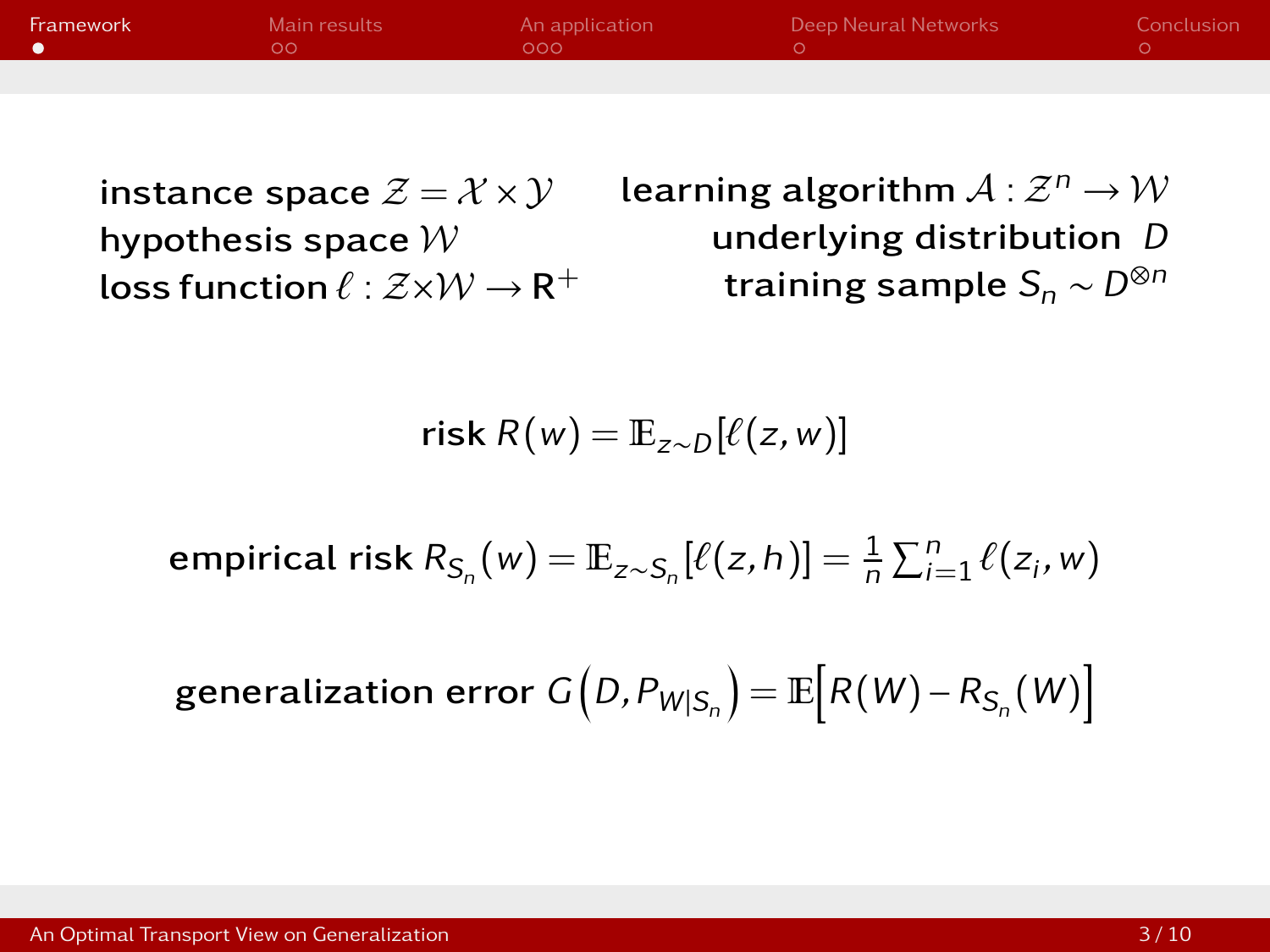<span id="page-4-0"></span>

| Framework | Main results | An application | Deep Neural Networks | Conclusion |
|-----------|--------------|----------------|----------------------|------------|
|           |              | റററ            |                      |            |
|           |              |                |                      |            |

*µ* and *ν* two measures on W

**coupling** T measure on 
$$
W \times W
$$
 such that  $\begin{cases} T(X,W) = \mu(X) \\ T(W,X) = \nu(X) \end{cases}$ 

wasserstein distance

$$
\mathbb{W}_1(\mu,\nu) = \inf_{T \in \Gamma(\mu,\nu)} \mathbb{E}_{(W,W') \sim T}[d_{\mathcal{W}}(W,W')]
$$

 $\mathsf{algorithmic}$  transport cost of algorithm  $\mathcal{A}$   $(\mathsf{P}_{\mathsf{W|S_n}})$ 

$$
Opt(D, P_{W|S_n}) = \mathbb{E}_{z \sim D} [W_1(P_W, P_{W|z})]
$$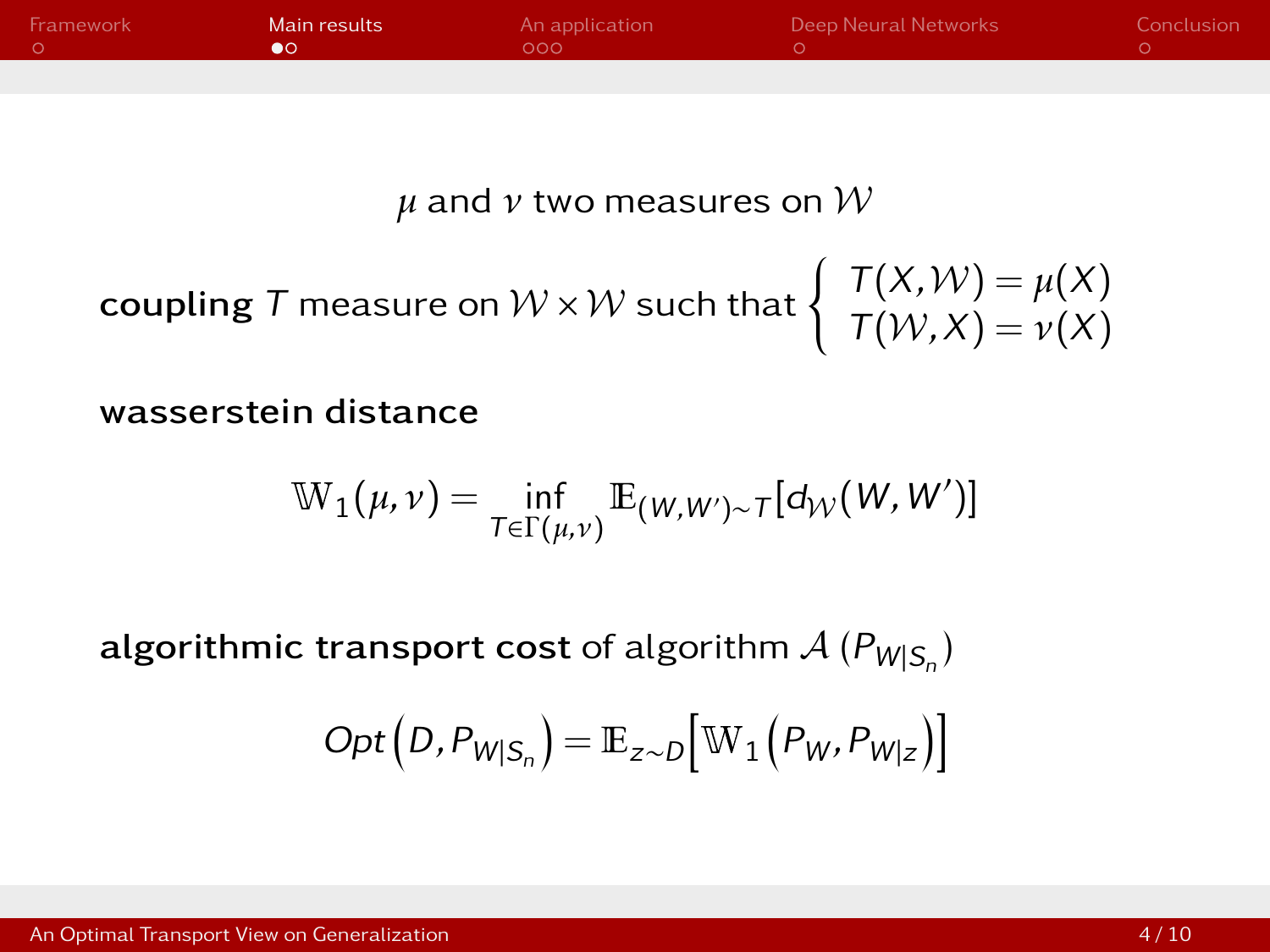| Framework | Main results | An application<br>റററ | Deep Neural Networks | Conclusion |
|-----------|--------------|-----------------------|----------------------|------------|
|           |              |                       |                      |            |

A.G.T. Opt 
$$
(D, P_{W|S_n}) = \mathbb{E}_{z \sim D} [\mathbb{W}_1 (P_W, P_{W|z})]
$$

#### main theorem

$$
G(D, P_{W|S_n}) = \mathbb{E}\big[R(W) - R_{S_n}(W)\big] \le K \times Opt(D, P_{W|S_n})
$$

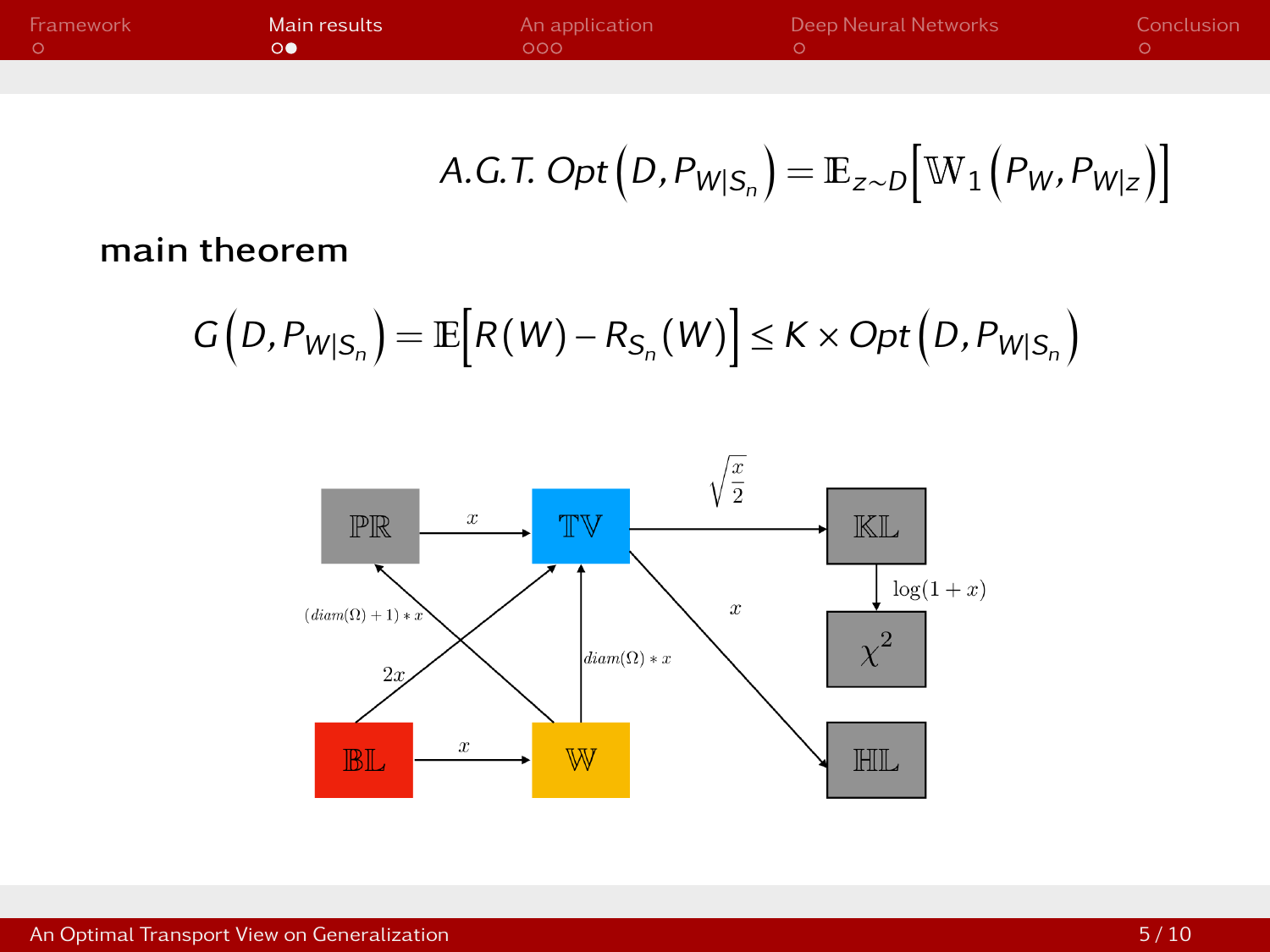<span id="page-6-0"></span>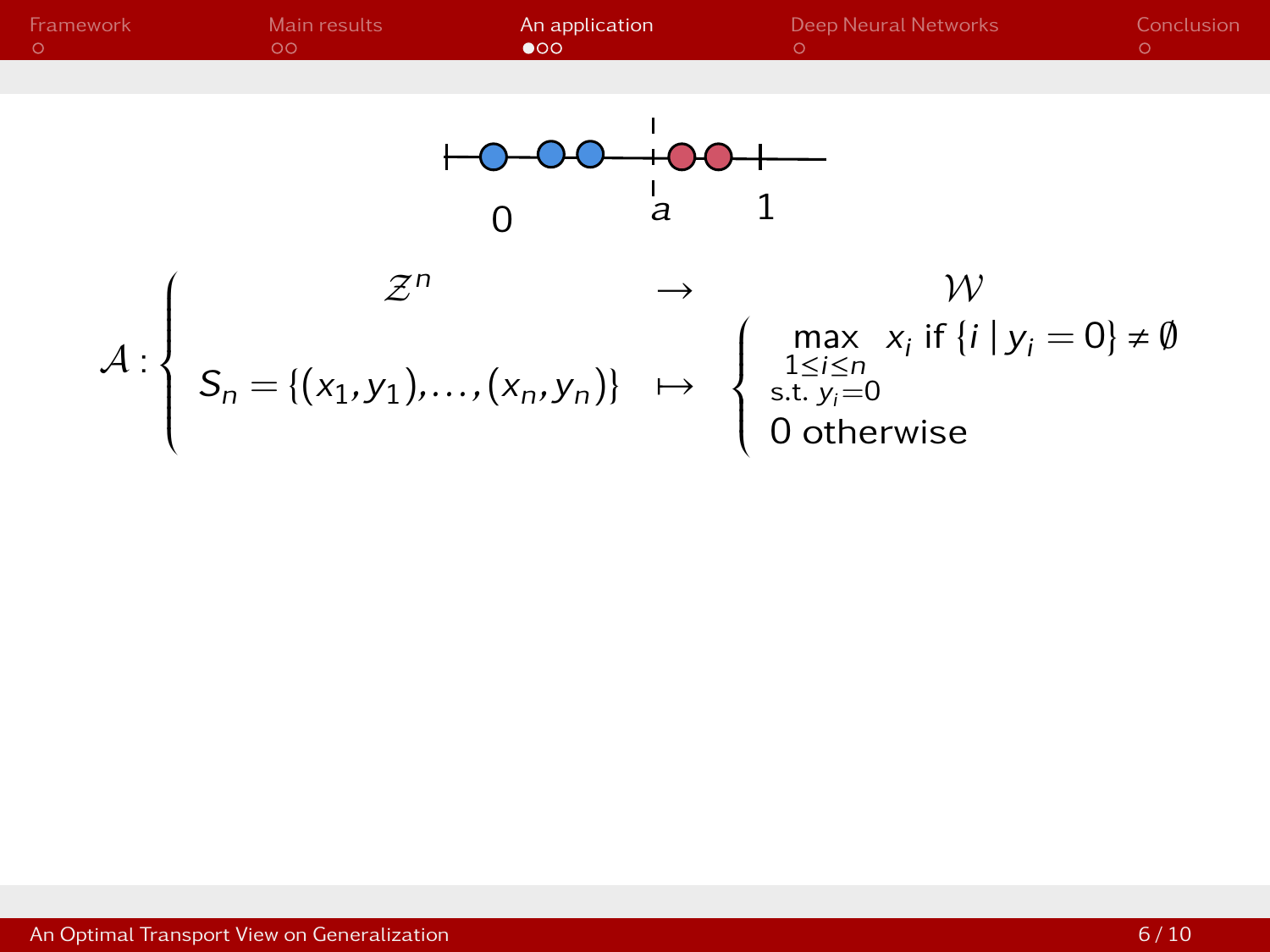| Framework                                                                                                                                                   | Main results                                             | An application | Deep Neural Networks | Conclusion |
|-------------------------------------------------------------------------------------------------------------------------------------------------------------|----------------------------------------------------------|----------------|----------------------|------------|
| 0                                                                                                                                                           | a                                                        | 1              |                      |            |
| 0                                                                                                                                                           | a                                                        | 1              |                      |            |
| $A: \left\{ S_n = \{(x_1, y_1), ..., (x_n, y_n)\} \mapsto \begin{cases} \max_{1 \le i \le n \\ s.t. y_i = 0 \\ \text{st. } y_i = 0 \end{cases} \right\}$ \n | W                                                        |                |                      |            |
| $P_W(w) = (1 - a)^{n-k} + n(w + 1 - a)^n$                                                                                                                   |                                                          |                |                      |            |
| $P_{W z} = \delta_x$ if $x \le a$                                                                                                                           | $P_{W z} = \delta_0$ otherwise                           |                |                      |            |
| $W_1(\mu, \delta_t) = \mathbb{E}_{X \sim \mu}[d(X, t)]$                                                                                                     | $\implies W_1(P_W, \delta_x) = \int_0^a  x - w P_W(w)dw$ |                |                      |            |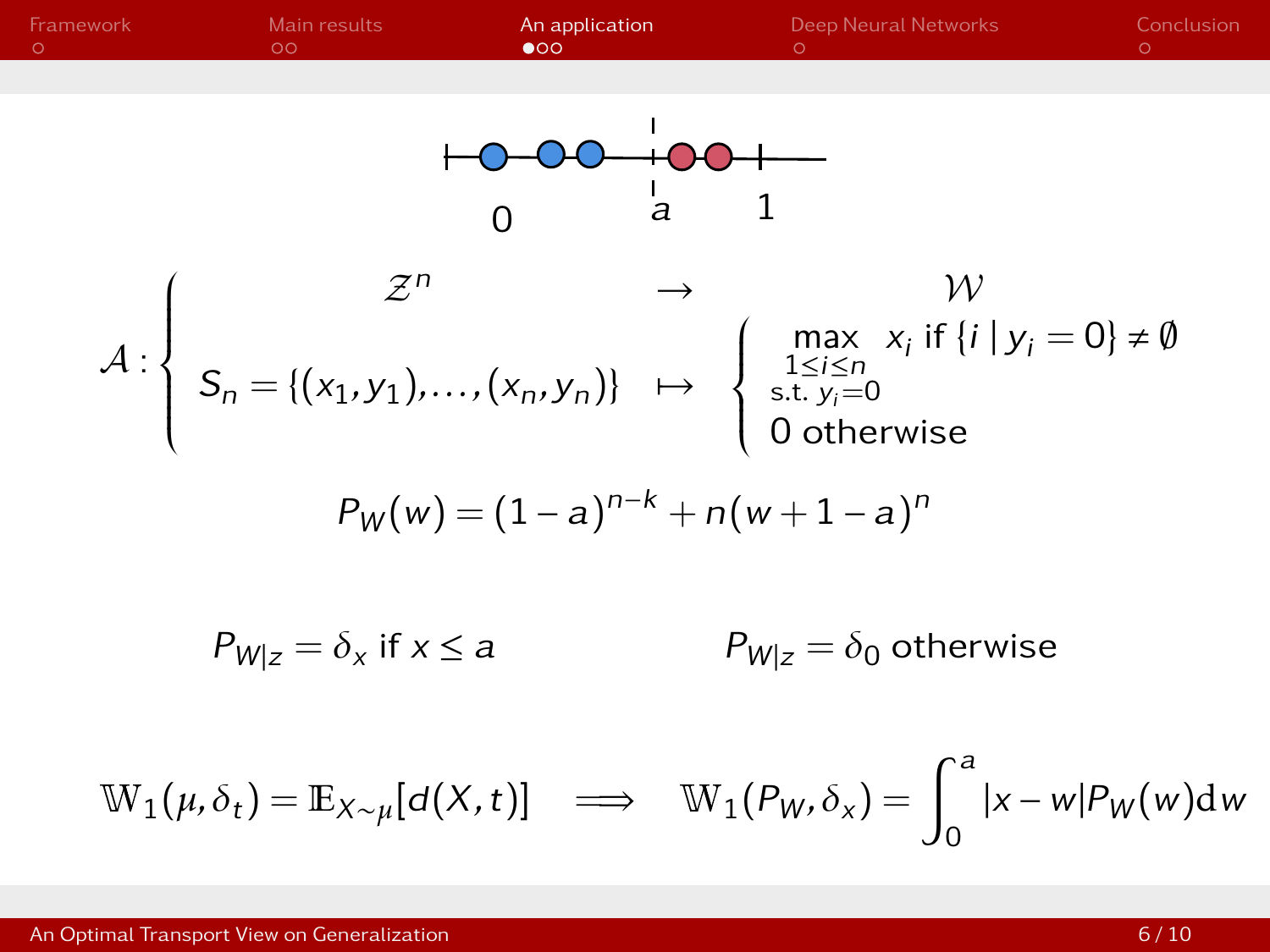| Framework | Main results | An application | Deep Neural Networks | Conclusion |
|-----------|--------------|----------------|----------------------|------------|
|           | ററ           | ംപ             |                      |            |
|           |              |                |                      |            |

$$
\mathbb{W}_{1}(P_{W},\delta_{x}) = \frac{1}{2(an+a)}\Big(a^{2}((-a+1)^{n}+2)n+a^{2}(3(-a+1)^{n}+2)+2((-a+1)^{n}n+(-a+1)^{n})x^{2} -4(a^{2}-ax-a)(-a+x+1)^{n}-2a((-a+1)^{n}+1)-2(a(2(-a+1)^{n}+1)n +a(2(-a+1)^{n}+1))x)\Big)
$$



for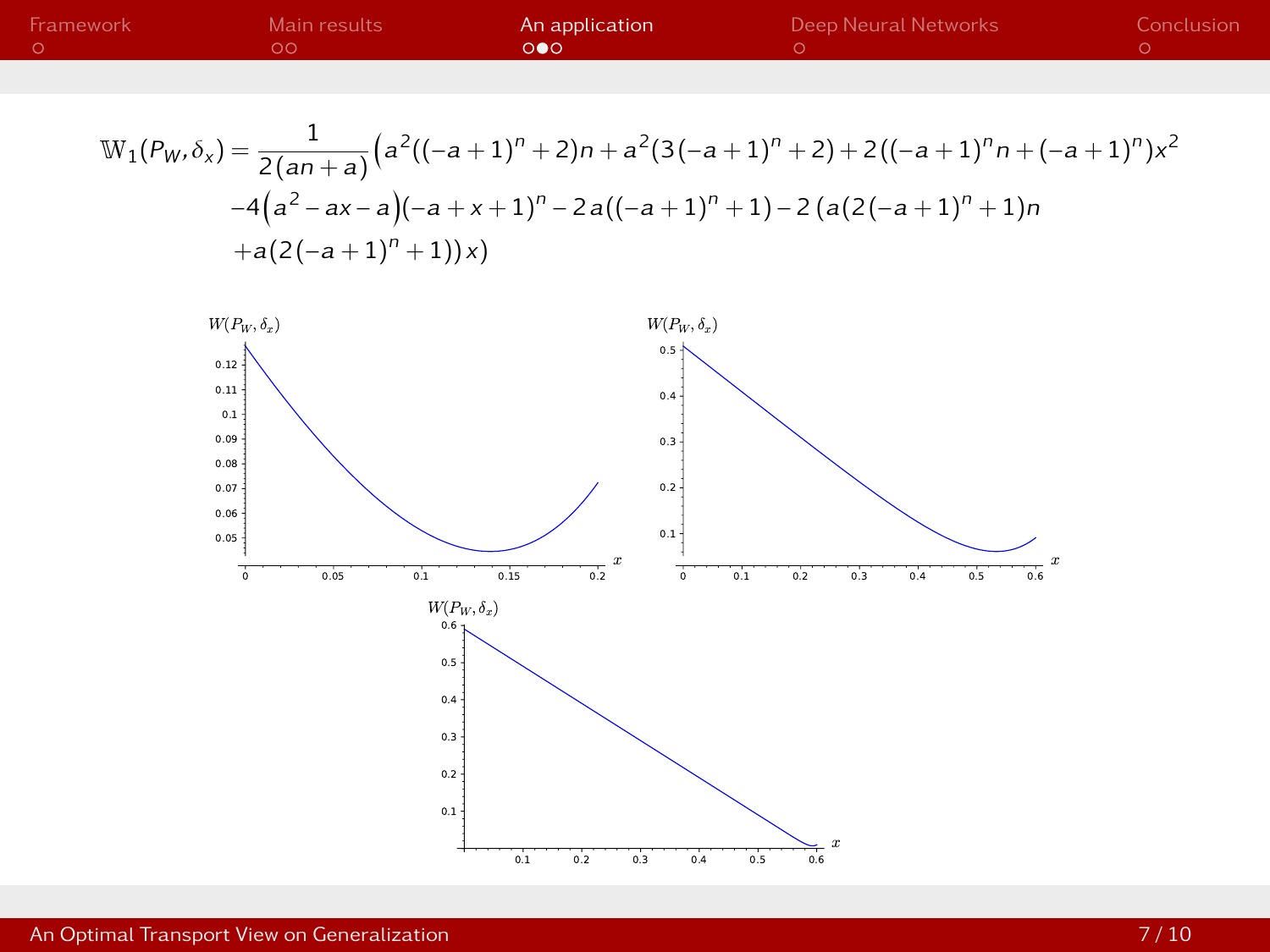| Framework | Main results | An application<br>$\bigcap_{n=1}^{\infty}$ | Deep Neural Networks | Conclusion |
|-----------|--------------|--------------------------------------------|----------------------|------------|
|           |              |                                            |                      |            |

$$
Opt(D, P_{W_n}) = \int_0^a W_1(P_W, \delta_x) dx + (1-a)W_1(P_W, \delta_0)
$$

$$
Opt(D, P_{W_n}) = \frac{1}{6(n^2+3n+2)} \left(2a^2(2(-a+1)^n-3) - \left(a^2(4(-a+1)^n+3) - 3a((-a+1)^n+2)\right)n^2 - 3(3a^2+3a((-a+1)^n-2) - 2(-a+1)^n+2)n\right) - 6a((-a+1)^n-2)
$$

$$
G(D, P_{W|S_n}) \leq 1 \times Opt(D, P_{W_n})
$$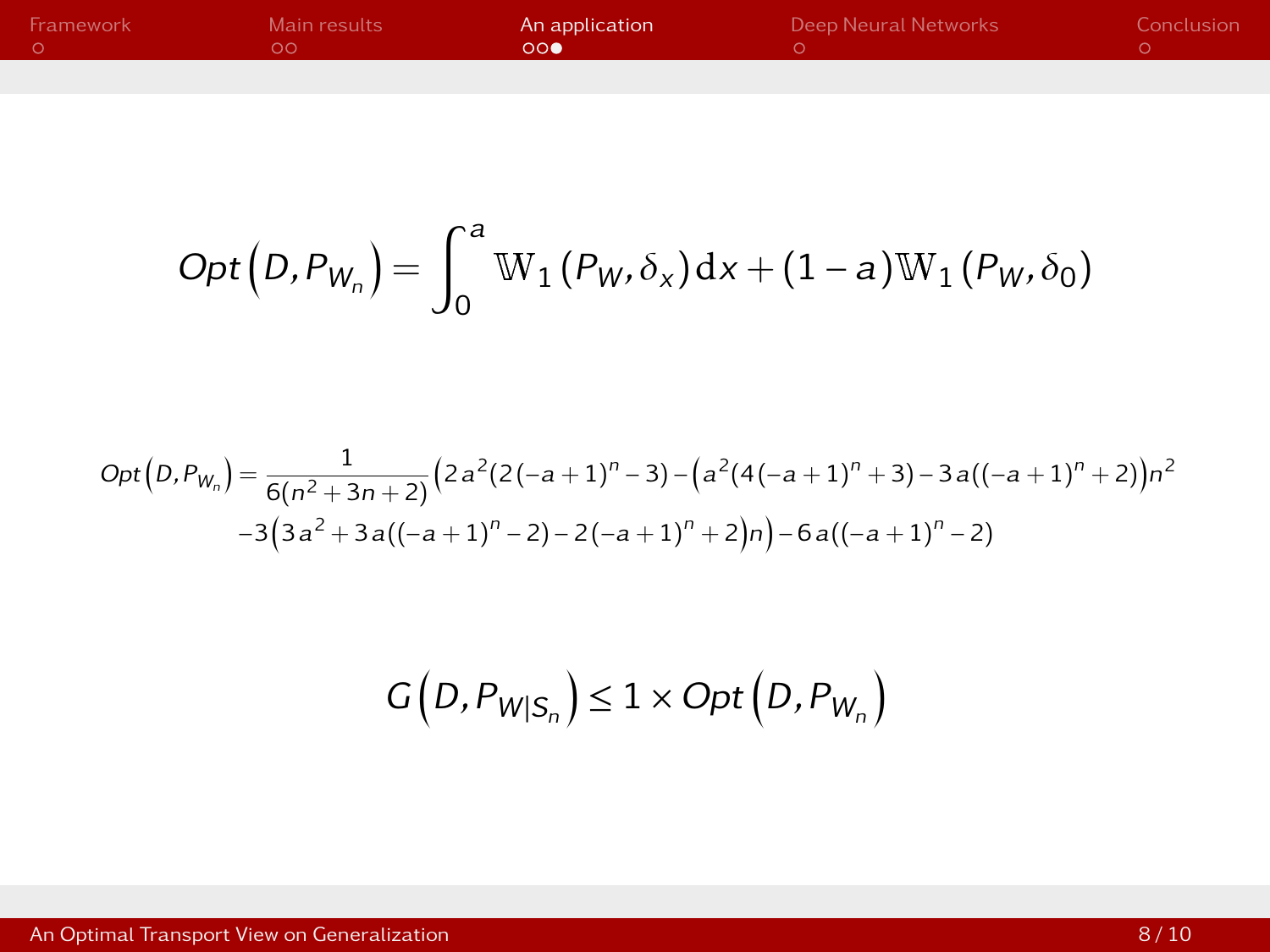<span id="page-10-0"></span>

| Framework | Main results<br>ה ב | An application<br>റററ | Deep Neural Networks | Conclusion |
|-----------|---------------------|-----------------------|----------------------|------------|
|           |                     |                       |                      |            |



$$
\mathbb{E}\Big[R(W)-R_{S_n}(W)\Big]\leq \exp\Biggl(-\frac{H}{2}\log\frac{1}{\eta}\Biggr)\sqrt{\frac{K^2R^2I(S_n;W)}{2n}}
$$